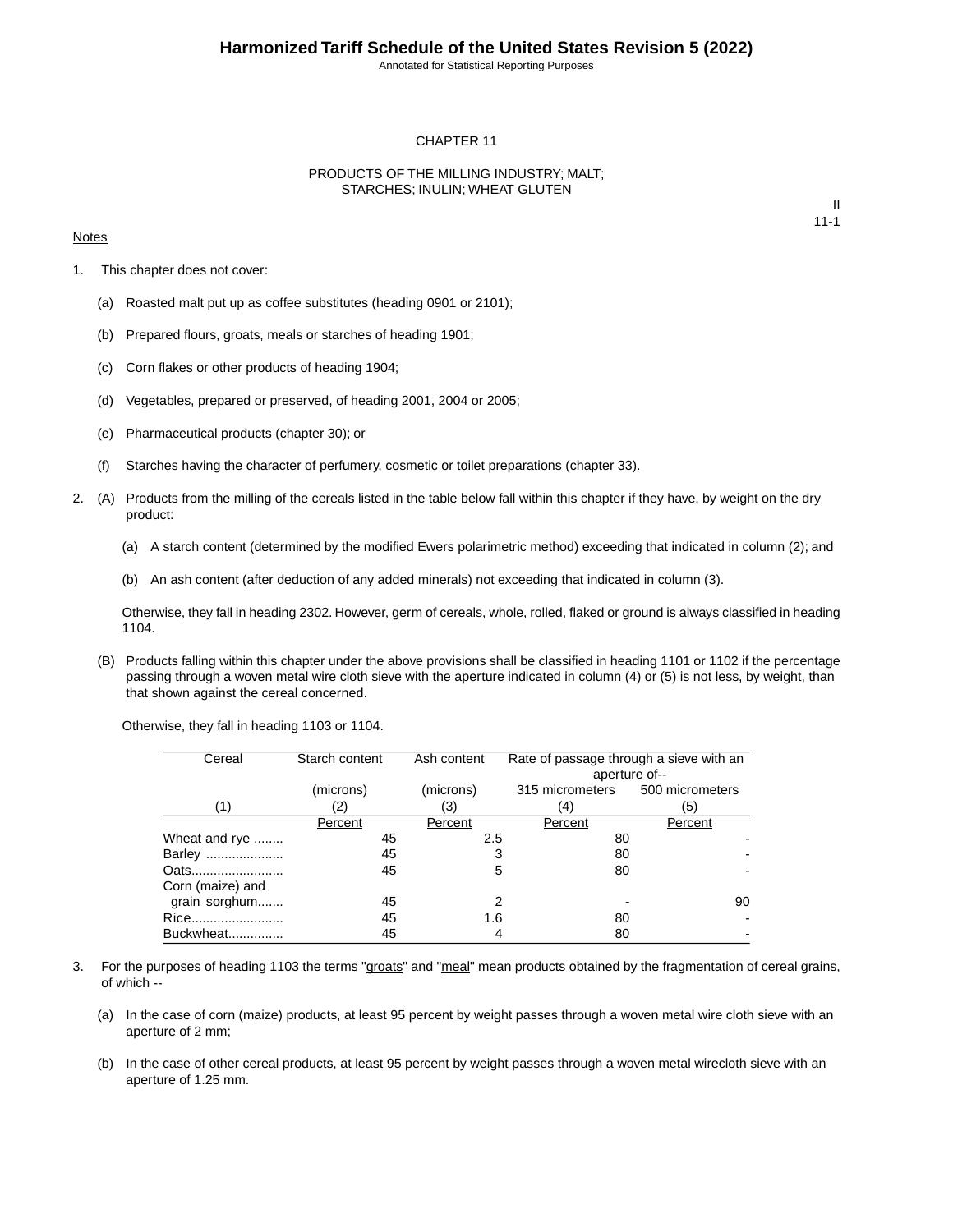Annotated for Statistical Reporting Purposes

Additional U.S. Note II 11-2

1. Notwithstanding the rates of duty set forth in this subchapter, mixtures of the products classifiable in headings 1101, 1102, 1103 or 1104 (except mixtures classifiable in subheading 1102.90.30) are dutiable as follows:

> column 1 (general)- 12.8%<br>column 1 (special)- Free (A column 2- 20%

Free (AU,CL,E,IL,P,SG)

#### Compiler's Note

The provisions of subchapter II of chapter 99 (Miscellaneous Tariff Bills or MTBs), the provisions of the Generalized System of Preferences (GSP) found in General Note 4 and most product exclusions from the additional tariffs on products of China in subchapter III of chapter 99 expired on December 31, 2020. However, no endnotes or footnotes relating to these provisions have been deleted as of the issue date of this edition.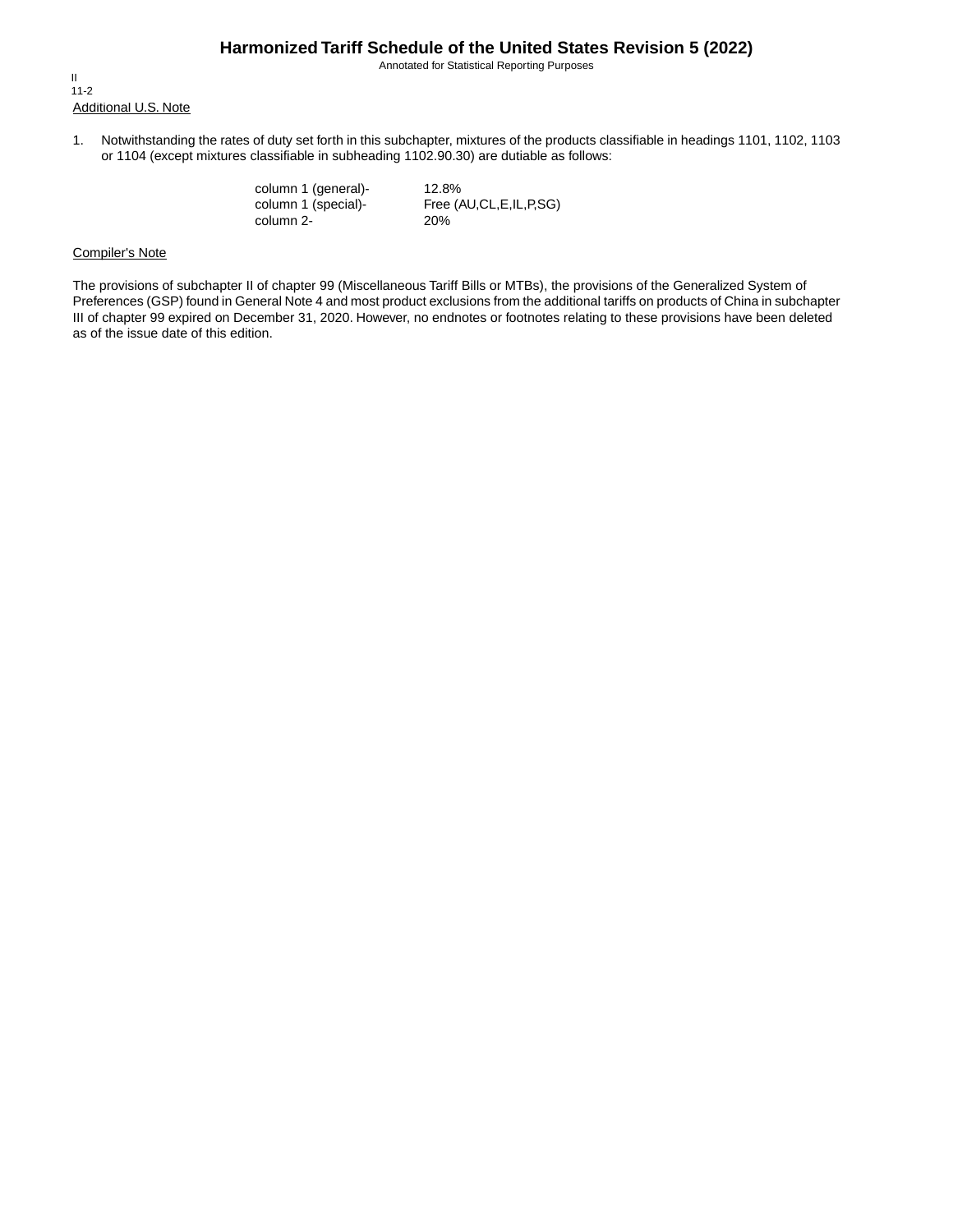Annotated for Statistical Reporting Purposes

| Heading/                 | Stat. |                                              | Unit     | Rates of Duty            |                                                                                       |                |
|--------------------------|-------|----------------------------------------------|----------|--------------------------|---------------------------------------------------------------------------------------|----------------|
| Subheading               | Suf-  | <b>Article Description</b>                   | of       |                          |                                                                                       | $\overline{2}$ |
|                          | fix   |                                              | Quantity | General                  | Special                                                                               |                |
| 1101.00.00               |       |                                              |          | $0.7$ ¢/kg $\frac{1}{2}$ | Free (A+, AU, BH,<br>CL, CO, D, E, IL,<br>JO, KR, MA, OM,<br>P, PA, PE, S, SG)        | 2.3¢/kg        |
|                          | 10    |                                              |          |                          |                                                                                       |                |
|                          | 20    |                                              |          |                          |                                                                                       |                |
|                          | 30    |                                              |          |                          |                                                                                       |                |
|                          |       | Other:                                       |          |                          |                                                                                       |                |
|                          | 50    |                                              |          |                          |                                                                                       |                |
|                          | 60    |                                              |          |                          |                                                                                       |                |
| 1102                     |       | Cereal flours other than of wheat or meslin: |          |                          |                                                                                       |                |
| 1102.20.00 00            |       |                                              |          |                          | Free (A, AU, BH, CL, 1.1¢/kg<br>CO, D, E, IL, JO,<br>KR, MA, OM, P,<br>PA, PE, S, SG) |                |
|                          |       |                                              |          |                          |                                                                                       |                |
| 1102.90<br>1102.90.20 00 |       | Other:                                       |          |                          |                                                                                       | $1.1$ ¢/kg     |
|                          |       |                                              |          |                          |                                                                                       |                |
| 1102.90.25 00            |       |                                              |          |                          | Free (A, AU, BH, CL, 1.4¢/kg<br>CO, D, E, IL, JO,<br>KR, MA, OM, P,<br>PA, PE, S, SG) |                |
| 1102.90.27 00            |       |                                              |          |                          | Free (A+, AU, BH,<br>CL, CO, D, E, IL,<br>JO, KR, MA, OM,<br>P, PA, PE, S, SG)        | 1¢/kg          |
|                          |       | Other:                                       |          |                          |                                                                                       |                |
| 1102.90.30 00            |       |                                              |          |                          | Free (A*, AU, BH,<br>CL, CO, D, E, IL,<br>JO, KR, MA, OM,<br>P, PA, PE, S, SG)        | 20%            |
| 1102.90.60 00            |       |                                              |          |                          | Free (A, AU, BH, CL, 20%<br>CO, D, E, IL, JO,<br>KR, MA, OM, P,<br>PA, PE, S, SG)     |                |
|                          |       |                                              |          |                          |                                                                                       |                |
|                          |       |                                              |          |                          |                                                                                       |                |
|                          |       |                                              |          |                          |                                                                                       |                |
|                          |       |                                              |          |                          |                                                                                       |                |
|                          |       |                                              |          |                          |                                                                                       |                |
|                          |       |                                              |          |                          |                                                                                       |                |
|                          |       |                                              |          |                          |                                                                                       |                |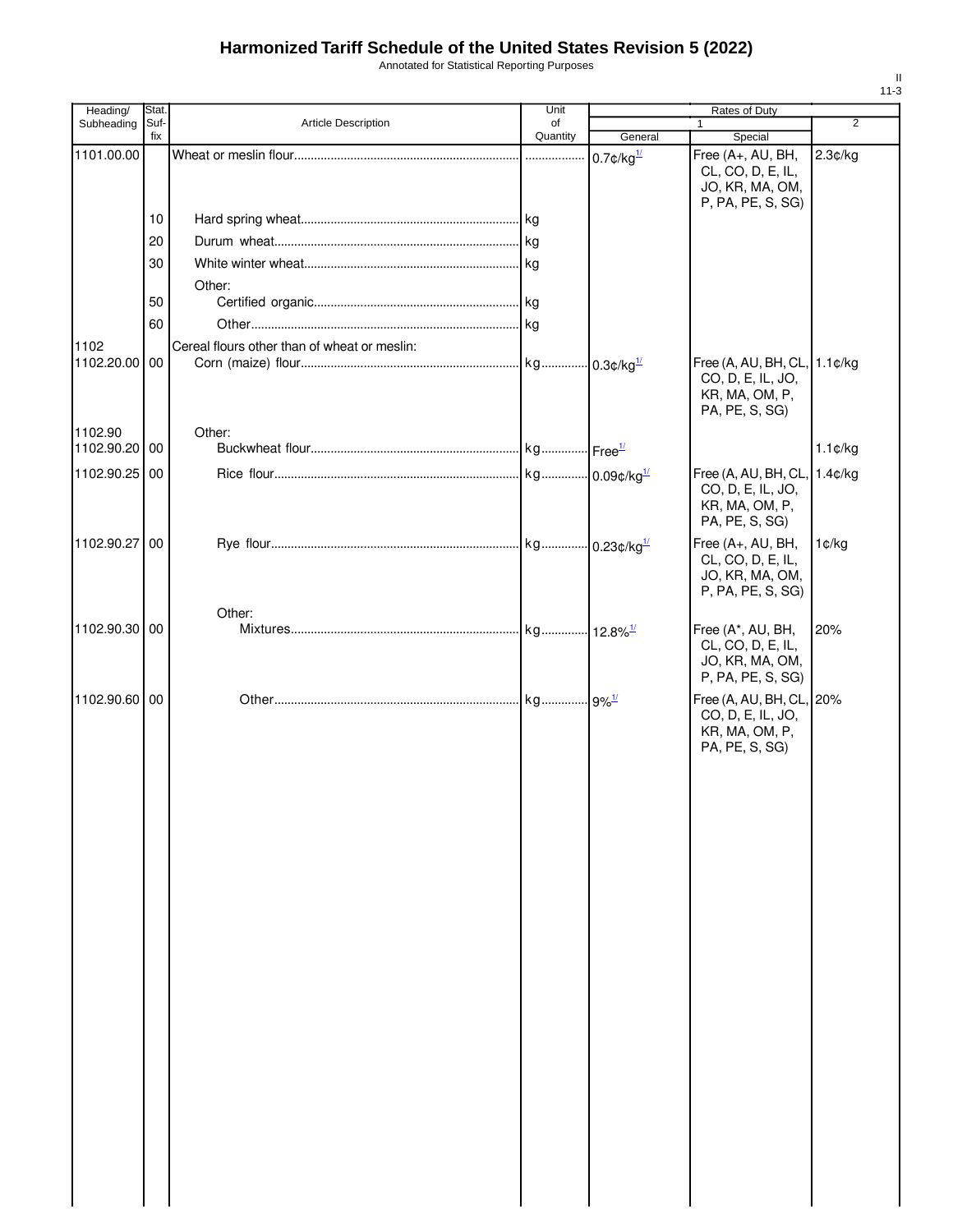Annotated for Statistical Reporting Purposes

| Heading/      | Stat.       |                                                      | Unit     | <b>Rates of Duty</b>     |                              |                |
|---------------|-------------|------------------------------------------------------|----------|--------------------------|------------------------------|----------------|
| Subheading    | Suf-<br>fix | Article Description                                  | of       |                          | $\mathbf 1$                  | $\overline{2}$ |
|               |             |                                                      | Quantity | General                  | Special                      |                |
| 1103          |             | Cereal groats, meal and pellets:<br>Groats and meal: |          |                          |                              |                |
| 1103.11.00    |             |                                                      |          |                          | Free (A+, AU, BH,            | 2.3¢/kg        |
|               |             |                                                      |          | $0.5$ ¢/kg $\frac{1}{2}$ | CL, CO, D, E, IL,            |                |
|               |             |                                                      |          |                          | JO, KR, MA, OM,              |                |
|               |             |                                                      |          |                          | P, PA, PE, S, SG)            |                |
|               | 20          |                                                      |          |                          |                              |                |
|               |             |                                                      |          |                          |                              |                |
|               | 40          |                                                      |          |                          |                              |                |
| 1103.13.00    |             |                                                      |          | $0.3$ ¢/kg $\frac{1}{2}$ | Free (A, AU, BH, CL, 1.1¢/kg |                |
|               |             |                                                      |          |                          | CO, D, E, IL, JO,            |                |
|               |             |                                                      |          |                          | KR, MA, OM, P,               |                |
|               |             |                                                      |          |                          | PA, PE, S, SG)               |                |
|               | 20          |                                                      |          |                          |                              |                |
|               | 60          |                                                      |          |                          |                              |                |
| 1103.19       |             | Of other cereals:                                    |          |                          |                              |                |
| 1103.19.12 00 |             |                                                      |          |                          | Free (A, AU, BH, CL,         | 1.8¢/kg        |
|               |             |                                                      |          |                          | CO, D, E, IL, JO,            |                |
|               |             |                                                      |          |                          | KR, MA, OM, P,               |                |
|               |             |                                                      |          |                          | PA, PE, S, SG)               |                |
|               |             |                                                      |          |                          |                              |                |
| 1103.19.14    | 00          |                                                      |          |                          | Free (A, AU, BH, CL, 1.4¢/kg |                |
|               |             |                                                      |          |                          | CO, D, E, IL, JO,            |                |
|               |             |                                                      |          |                          | KR, MA, OM, P,               |                |
|               |             |                                                      |          |                          | PA, PE, S, SG)               |                |
| 1103.19.90 00 |             |                                                      |          |                          | Free (A+, AU, BH,            | 20%            |
|               |             |                                                      |          |                          | CL, CO, D, E, IL,            |                |
|               |             |                                                      |          |                          | JO, KR, MA, OM,              |                |
|               |             |                                                      |          |                          | P, PA, PE, S, SG)            |                |
| 1103.20.00    |             |                                                      |          | Free <sup>1/</sup>       |                              | 10%            |
|               | 10          |                                                      |          |                          |                              |                |
|               | 90          |                                                      |          |                          |                              |                |
|               |             |                                                      |          |                          |                              |                |
|               |             |                                                      |          |                          |                              |                |
|               |             |                                                      |          |                          |                              |                |
|               |             |                                                      |          |                          |                              |                |
|               |             |                                                      |          |                          |                              |                |
|               |             |                                                      |          |                          |                              |                |
|               |             |                                                      |          |                          |                              |                |
|               |             |                                                      |          |                          |                              |                |
|               |             |                                                      |          |                          |                              |                |
|               |             |                                                      |          |                          |                              |                |
|               |             |                                                      |          |                          |                              |                |
|               |             |                                                      |          |                          |                              |                |
|               |             |                                                      |          |                          |                              |                |
|               |             |                                                      |          |                          |                              |                |
|               |             |                                                      |          |                          |                              |                |
|               |             |                                                      |          |                          |                              |                |
|               |             |                                                      |          |                          |                              |                |
|               |             |                                                      |          |                          |                              |                |
|               |             |                                                      |          |                          |                              |                |
|               |             |                                                      |          |                          |                              |                |
|               |             |                                                      |          |                          |                              |                |
|               |             |                                                      |          |                          |                              |                |
|               |             |                                                      |          |                          |                              |                |
|               |             |                                                      |          |                          |                              |                |
|               |             |                                                      |          |                          |                              |                |
|               |             |                                                      |          |                          |                              |                |
|               |             |                                                      |          |                          |                              |                |
|               |             |                                                      |          |                          |                              |                |
|               |             |                                                      |          |                          |                              |                |
|               |             |                                                      |          |                          |                              |                |
|               |             |                                                      |          |                          |                              |                |
|               |             |                                                      |          |                          |                              |                |
|               |             |                                                      |          |                          |                              |                |
|               |             |                                                      |          |                          |                              |                |
|               |             |                                                      |          |                          |                              |                |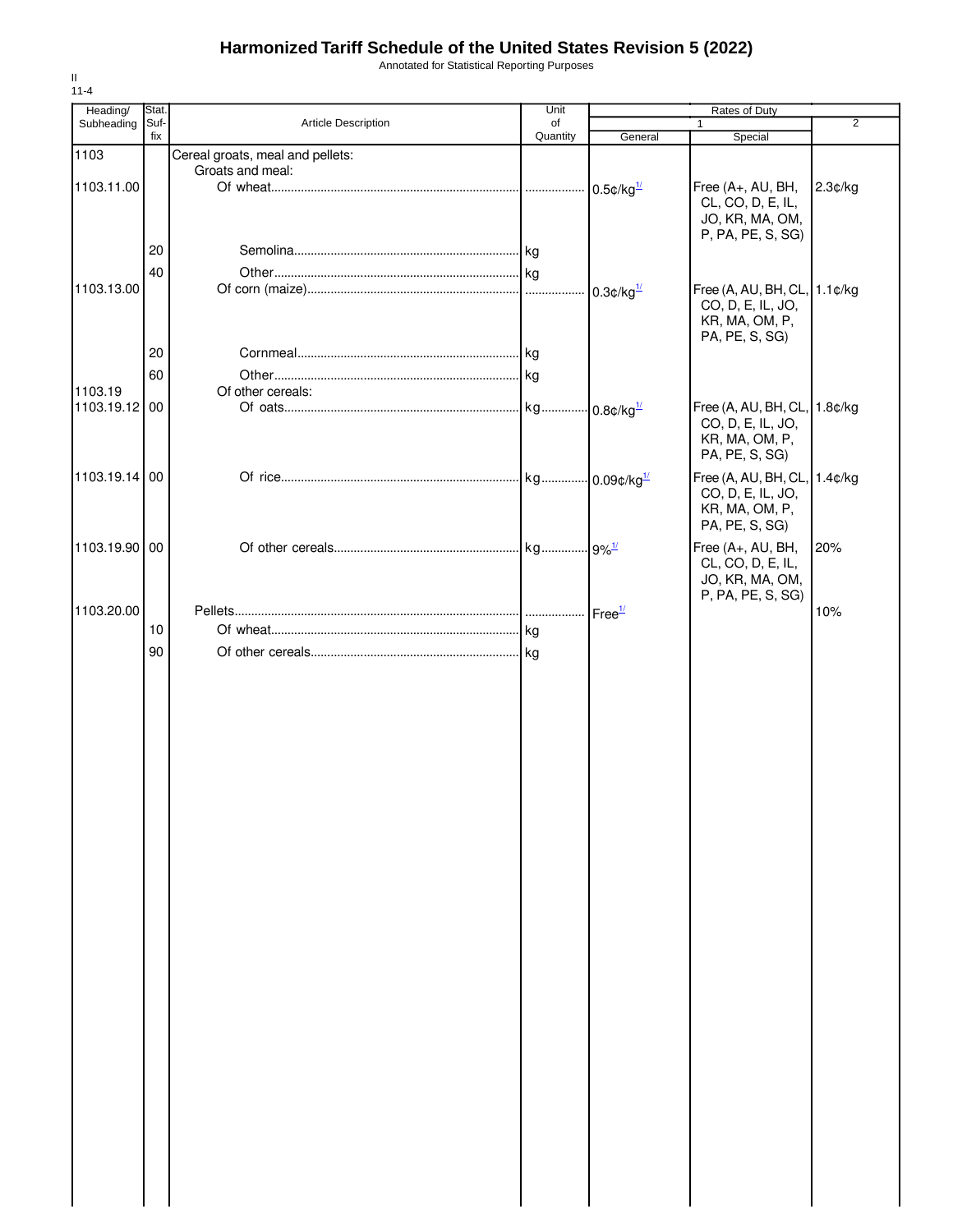Annotated for Statistical Reporting Purposes

| Suf-<br>fix      | <b>Article Description</b>                                                                                                                                                                                         | of<br>Quantity    | General                                                   | $\mathbf{1}$<br>Special                                                               | 2                                                     |
|------------------|--------------------------------------------------------------------------------------------------------------------------------------------------------------------------------------------------------------------|-------------------|-----------------------------------------------------------|---------------------------------------------------------------------------------------|-------------------------------------------------------|
|                  |                                                                                                                                                                                                                    |                   |                                                           |                                                                                       |                                                       |
| 1104.12.00 00    | Cereal grains otherwise worked (for example, hulled, rolled,<br>flaked, pearled, sliced or kibbled), except rice of heading 1006;<br>germ of cereals, whole, rolled, flaked or ground:<br>Rolled or flaked grains: |                   |                                                           | Free (A, AU, BH, CL, 1.8¢/kg<br>CO, D, E, IL, JO,<br>KR, MA, OM, P,                   |                                                       |
| 1104.19.10 00    | Of other cereals:                                                                                                                                                                                                  |                   |                                                           | Free (A+, AU, BH,<br>CL, CO, D, E, IL,<br>JO, KR, MA, OM,                             | $4.4$ ¢/kg                                            |
| 1104.19.90 00    |                                                                                                                                                                                                                    |                   |                                                           | Free (A, AU, BH, CL,<br>CO, D, E, IL, JO,<br>KR, MA, OM, P,<br>PA, PE, S, SG)         | 1¢/kg                                                 |
| 1104.22.00 00    | or kibbled):                                                                                                                                                                                                       |                   |                                                           | Free (A, AU, BH, CL, 11%<br>CO, D, E, IL, JO,<br>KR, MA, OM, P,<br>PA, PE, S, SG)     |                                                       |
| 1104.23.00 00    |                                                                                                                                                                                                                    |                   |                                                           | Free (A, AU, BH, CL,<br>CO, D, E, IL, JO,<br>KR, MA, OM, P,<br>PA, PE, S, SG)         | 1¢/kg                                                 |
| 1104.29.10<br>00 |                                                                                                                                                                                                                    |                   |                                                           | Free (A+, AU, BH,<br>CL, CO, D, E, IL,<br>JO, KR, MA, OM,<br>P, PA, PE, S, SG)        | 17%                                                   |
| 1104.29.90 00    |                                                                                                                                                                                                                    |                   |                                                           | Free (A, AU, BH, CL, 20%<br>CO, D, E, IL, JO,<br>KR, MA, OM, P,                       |                                                       |
| 1104.30.00 00    |                                                                                                                                                                                                                    |                   |                                                           | Free (A, AU, BH, CL, 20%<br>CO, D, E, IL, JO,<br>KR, MA, OM, P,<br>PA, PE, S, SG)     |                                                       |
| 1105.10.00 00    | Flour, meal, powder, flakes, granules and pellets of potatoes:                                                                                                                                                     |                   |                                                           | Free (A, AU, BH, CL, 5.5¢/kg<br>CO, D, E, IL, JO,<br>KR, MA, OM, P,<br>PA, PE, S, SG) |                                                       |
| 1105.20.00<br>00 |                                                                                                                                                                                                                    |                   |                                                           | Free (A+, AU, BH,<br>CL, CO, D, E, IL,<br>JO, KR, MA, OM,<br>P, PA, PE, S, SG)        | $6.1$ ¢/kg                                            |
|                  |                                                                                                                                                                                                                    | Of other cereals: | Other worked grains (for example, hulled, pearled, sliced |                                                                                       | PA, PE, S, SG)<br>P, PA, PE, S, SG)<br>PA, PE, S, SG) |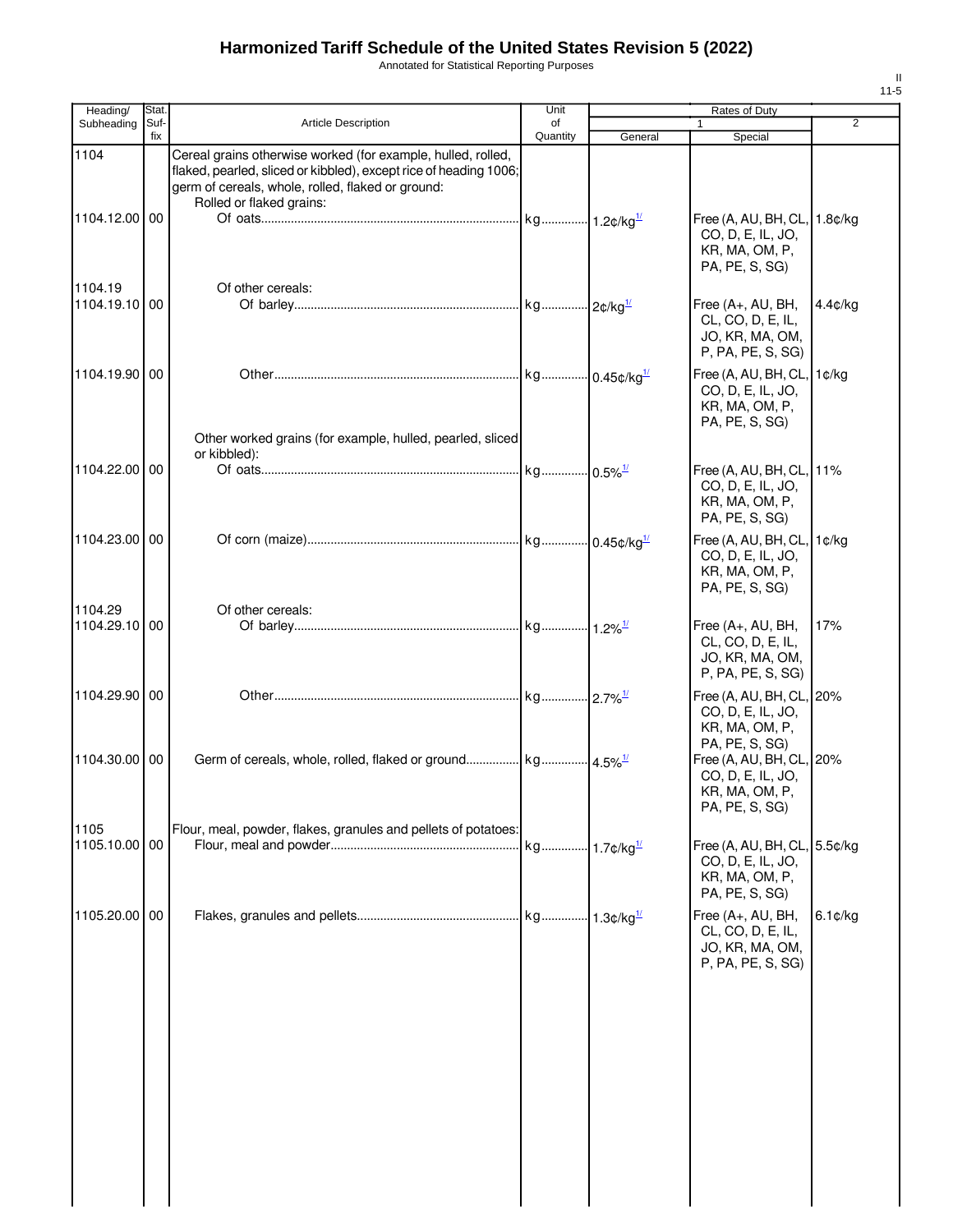Annotated for Statistical Reporting Purposes

| Heading/                 | Stat. |                                                                                                                             | Unit     | Rates of Duty |                                                                                   |                |
|--------------------------|-------|-----------------------------------------------------------------------------------------------------------------------------|----------|---------------|-----------------------------------------------------------------------------------|----------------|
| Subheading               | Suf-  | Article Description                                                                                                         | of       |               | $\mathbf{1}$                                                                      | $\overline{2}$ |
| 1106                     | fix   | Flour, meal and powder of the dried leguminous vegetables of<br>heading 0713, of sago or of roots or tubers of heading 0714 | Quantity | General       | Special                                                                           |                |
| 1106.10.00 00            |       | or of the products of chapter 8:                                                                                            |          |               | Free (A*, AU, BH,<br>CL, CO, D, E, IL,<br>JO, KR, MA, OM,<br>P, PA, PE, S, SG)    | 35%            |
| 1106.20<br>1106.20.10 00 |       | Of sago or of roots or tubers of heading 0714:                                                                              |          |               | Free (A, AU, BH, CL, 35%<br>CO, D, E, IL, JO,<br>KR, MA, OM, P,<br>PA, PE, S, SG) |                |
| 1106.20.90 00            |       |                                                                                                                             |          |               |                                                                                   | Free           |
| 1106.30<br>1106.30.20 00 |       | Of the products of chapter 8:                                                                                               |          |               | Free (A*, AU, BH,<br>CL, CO, D, E, IL,<br>JO, KR, MA, OM,<br>P, PA, PE, S, SG)    | 20%            |
| 1106.30.40 00            |       |                                                                                                                             |          |               | Free (A, AU, BH, CL, 20%<br>CO, D, E, IL, JO,<br>KR, MA, OM, P,<br>PA, PE, S, SG) |                |
| 1107<br>1107.10.00 00    |       | Malt, whether or not roasted:                                                                                               |          |               | Free (A+, AU, BH,<br>CL, CO, D, E, IL,<br>JO, KR, MA, OM,<br>P, PA, PE, S, SG)    | 0.88¢/kg       |
| 1107.20.00 00            |       |                                                                                                                             |          |               | Free (A+, AU, BH,<br>CL, CO, D, E, IL,<br>JO, KR, MA, OM,<br>P, PA, PE, S, SG)    | 0.88¢/kg       |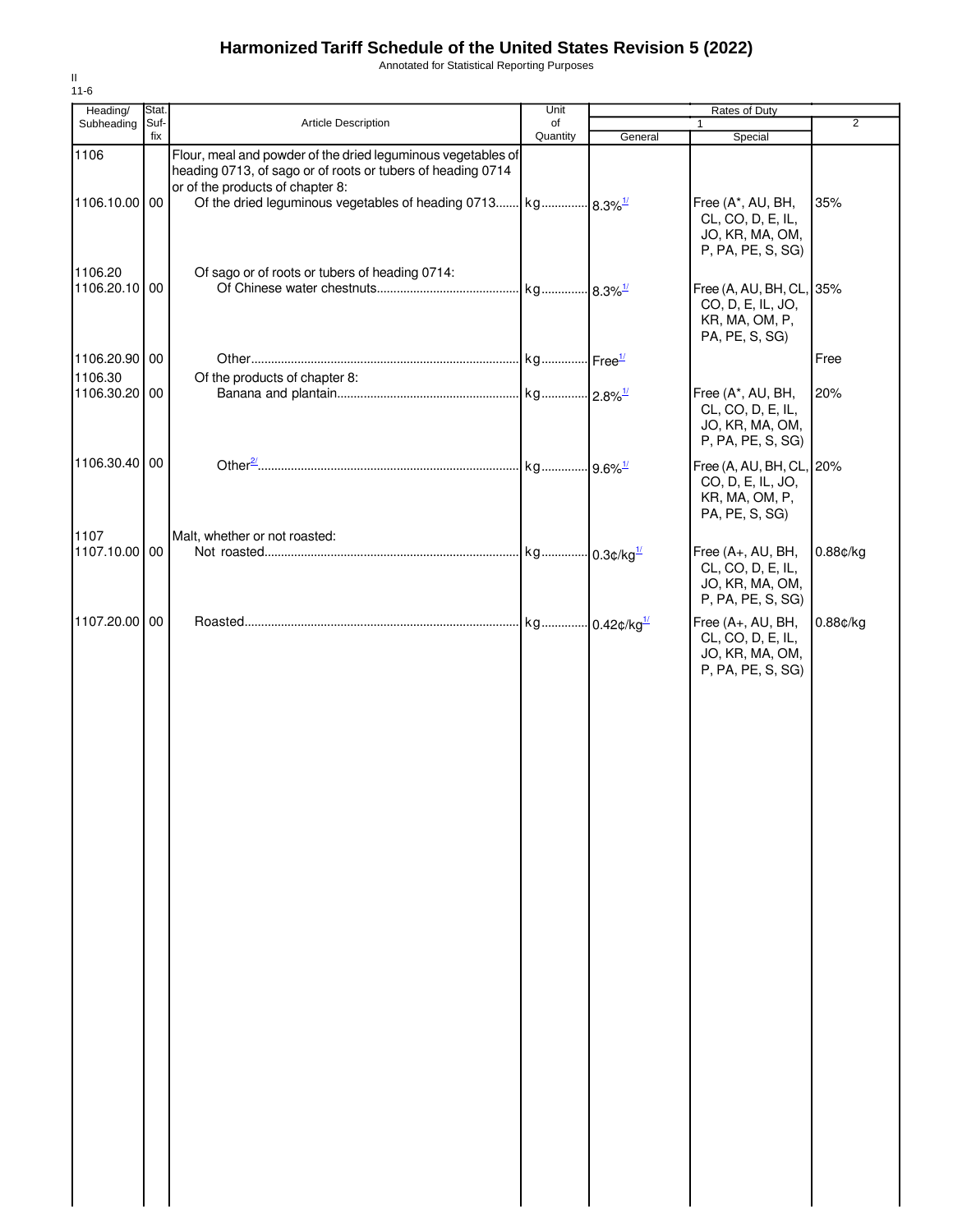Annotated for Statistical Reporting Purposes

| Stat. |                                                                                      | Unit                                                                                   | Rates of Duty             |                                                                                   |                                                                                                   |
|-------|--------------------------------------------------------------------------------------|----------------------------------------------------------------------------------------|---------------------------|-----------------------------------------------------------------------------------|---------------------------------------------------------------------------------------------------|
| fix   |                                                                                      |                                                                                        |                           |                                                                                   | $\overline{2}$                                                                                    |
|       |                                                                                      |                                                                                        |                           |                                                                                   |                                                                                                   |
|       | Starches:                                                                            |                                                                                        |                           |                                                                                   |                                                                                                   |
|       |                                                                                      |                                                                                        |                           | Free (A, AU, BH, CL, 3.3¢/kg<br>CO, D, E, IL, JO,<br>KR, MA, OM, P,               |                                                                                                   |
| 10    |                                                                                      |                                                                                        |                           |                                                                                   |                                                                                                   |
| 90    |                                                                                      |                                                                                        |                           |                                                                                   |                                                                                                   |
|       |                                                                                      |                                                                                        |                           | Free (A, AU, BH, CL, 3.3¢/kg<br>CO, D, E, IL, JO,<br>KR, MA, OM, P,               |                                                                                                   |
| 10    |                                                                                      |                                                                                        |                           |                                                                                   |                                                                                                   |
| 90    |                                                                                      |                                                                                        |                           |                                                                                   |                                                                                                   |
|       |                                                                                      |                                                                                        | 0.56 $c/kg$ <sup>1/</sup> | Free (A+, AU, BH,<br>CL, CO, D, E, IL,<br>JO, KR, MA, OM,                         | 5.5¢/kg                                                                                           |
| 10    |                                                                                      |                                                                                        |                           |                                                                                   |                                                                                                   |
| 90    |                                                                                      |                                                                                        |                           |                                                                                   |                                                                                                   |
|       |                                                                                      |                                                                                        |                           |                                                                                   | Free                                                                                              |
|       |                                                                                      |                                                                                        |                           |                                                                                   | Free                                                                                              |
|       |                                                                                      |                                                                                        |                           |                                                                                   |                                                                                                   |
|       |                                                                                      |                                                                                        |                           |                                                                                   |                                                                                                   |
|       |                                                                                      |                                                                                        |                           |                                                                                   |                                                                                                   |
|       |                                                                                      |                                                                                        |                           | CO, D, E, IL, JO,<br>KR, MA, OM, P,<br>PA, PE, S, SG)                             |                                                                                                   |
|       |                                                                                      |                                                                                        |                           | Free (A, AU, BH, CL, 20%<br>CO, D, E, IL, JO,<br>KR, MA, OM, P,<br>PA, PE, S, SG) |                                                                                                   |
|       |                                                                                      |                                                                                        |                           | Free (A, AU, BH, CL, 20%<br>CO, D, E, IL, JO,<br>KR, MA, OM, P,<br>PA, PE, S, SG) |                                                                                                   |
|       | Suf-<br>1108.14.00 00<br>10<br>90<br>1108.20.00 00<br>1109.00.10 00<br>1109.00.90 00 | <b>Article Description</b><br>Starches; inulin:<br>Wheat gluten, whether or not dried: | of<br>Quantity            | General<br>$0.54$ ¢/kg <sup>1/</sup>                                              | 1<br>Special<br>PA, PE, S, SG)<br>PA, PE, S, SG)<br>P, PA, PE, S, SG)<br>Free (A, AU, BH, CL, 50% |